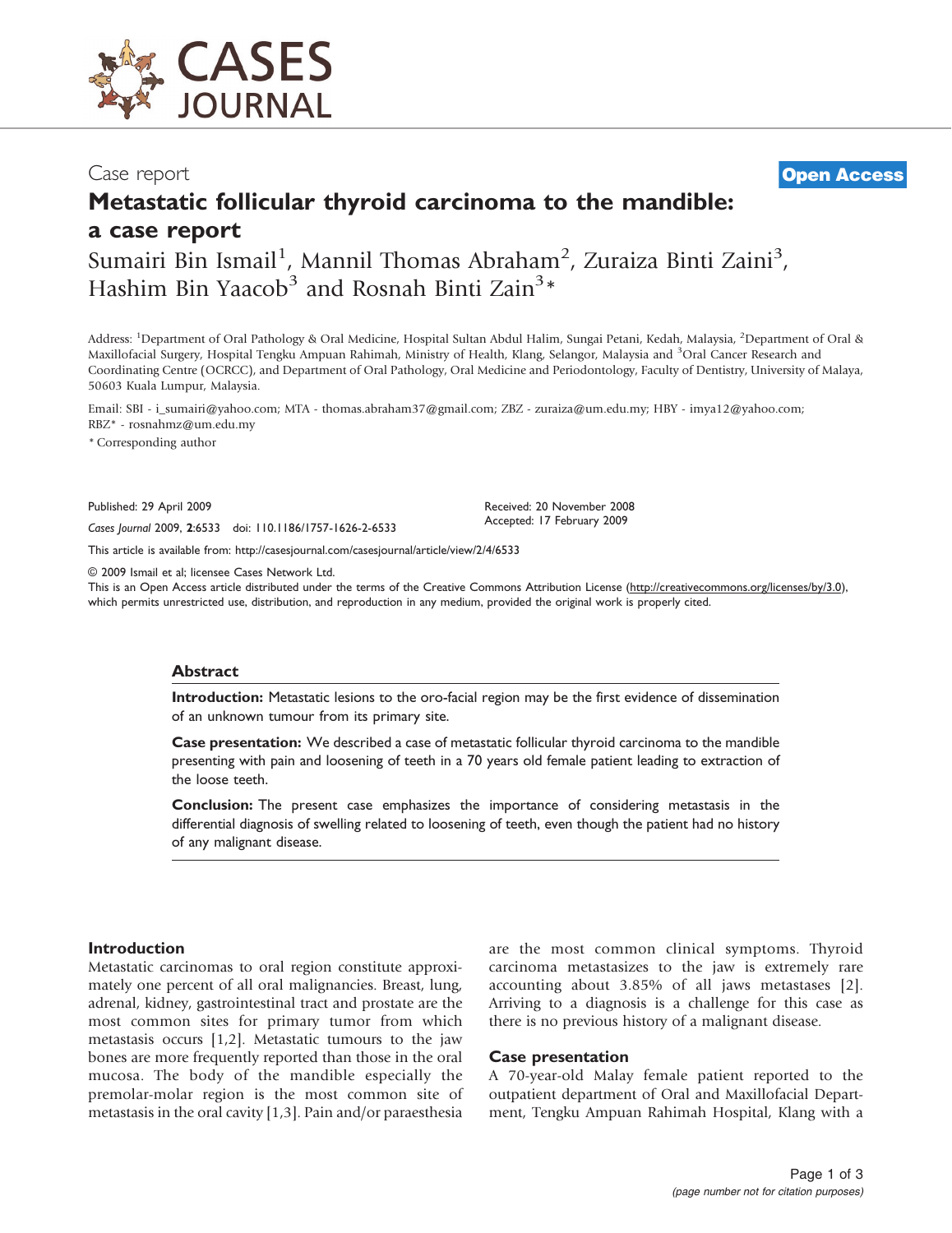complaint of pain and swelling in the left side of the angle of the mandible. She had noticed the swelling three months previously and it had increased gradually to the present size. Three months earlier she had undergone extraction of the left mandibular second premolar for complaints of mobility and pain. She also complained of bouts of nausea and vomiting for the past 1 to 2 months with loss of appetite. The medical history revealed that the patient is been treated for hypertension and diabetes with no history of malignancy. There was no history of smoking, alcohol consumption or betel quid chewing.

On examination, a firm, swelling of size 3 to 4 cm was noticed in left side of the mandible, distal canine region extending to the second molar and involving the buccal sulcus at the canine region (Figure 1). On palpation, bicortical expansion of the body of the mandible was noted. Intraorally, there was an erythematous change over the region and adjacent buccal mucosa. No submandibular lymph nodes were palpable. Radiographic examination and 3-dimensional CT (computed tomography) scan showed a lesion of the left body of mandible extending from the lower left canine region to second molar region with diffuse margin leaving lower border intact (Figure 2).

An incisional biopsy was performed. The histopathological examination revealed thyroid follicles filled with colloid material (Figure 3) which is positive for PAS stain. The cells surrounding the follicles were intensely positive for thyroglobulin. The interpretation was metastatic follicular carcinoma of the thyroid.

Subsequent coronal CT scan of the neck was done showing a mass in the right thyroid region. Chest radiograph and



## Figure 1.

Swelling of the left gingival area. An intra-oral photograph showing the metastatic lesion at gingiva of the left mandibular premolar and molar area.



Figure 2. A 3-Dimentional CT scan. A three dimensional CT scan showing the metastatic lesion.

axial CT scan were also taken which showed metastatic lesion and enlarged hilar lymph nodes.

# **Discussion**

Because of their rarity, metastatic tumours to the oral region are difficult to diagnose. The most common primary sites are the breast (21.8%) followed by lung (12.6%), adrenal (8.7%), kidney (7.9%), bone (7.4%), colo-rectum (6.6%) and prostate (5.6%) [[2](#page-2-0)]. Most metastatic tumours to the oral region occur in patients aged 40 to 70 years [[1](#page-2-0),[3\]](#page-2-0).



Figure 3. Histopathology of The Metastatic Lesion. A photomicrograph showing well-differentiated thyroid follicles with abundant colloid (H&E; Original magnification – 20X).